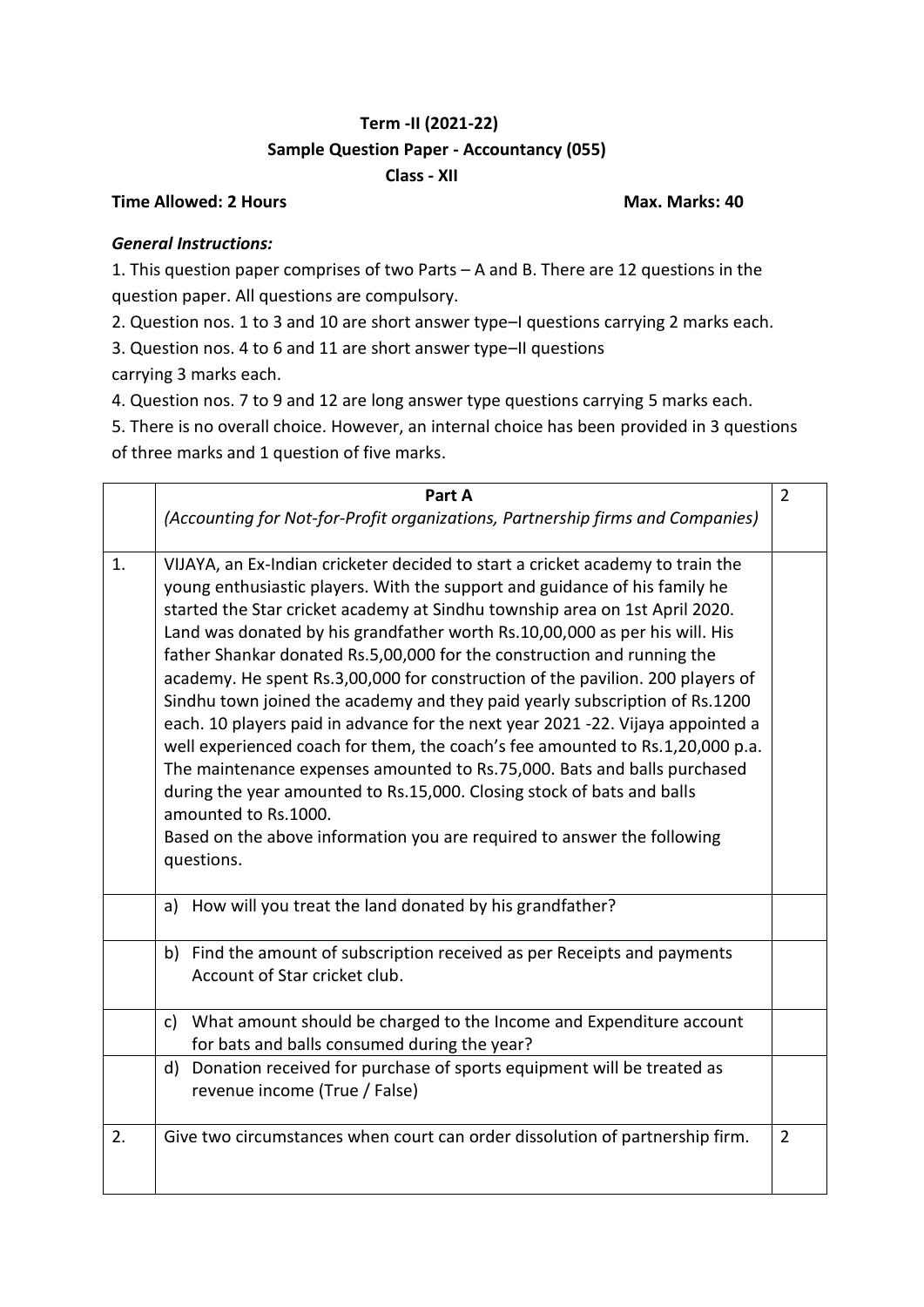| 3. | (i)<br>A, B and C are partners in a firm sharing profit and losses in the ratio of<br>3:2:1. B died on 1st April, 2018. C, son of B, is of the opinion that he is<br>the rightful owner of his father's share of profits, and the profits of the<br>firm should be now shared between A and C equally. A does not agree.<br>Settle the dispute between A and C by giving reason.<br>(ii)<br>What journal entry is passed to record the profit credited to a partner<br>in the event of his / her death?                                                                                            | $\overline{2}$ |
|----|----------------------------------------------------------------------------------------------------------------------------------------------------------------------------------------------------------------------------------------------------------------------------------------------------------------------------------------------------------------------------------------------------------------------------------------------------------------------------------------------------------------------------------------------------------------------------------------------------|----------------|
| 4. | Show how Subscriptions will be shown in Balance Sheet as at 31 <sup>st</sup> March 2020<br>and Income and Expenditure A/c for the year ended $31st$ March 2020 from<br>following extract of Receipts and Payments Account<br>Receipts<br>To Subscriptions<br>Rs.<br>2018-19--- 3,000<br>2019-20--- 24,000<br>2020-21--- 7,000<br>34,000<br>Subscriptions received in advance as at 31 <sup>st</sup> March 2019: for 2019-20- Rs.5,000<br>and 2020-21-- Rs.7,000<br>Subscriptions outstanding as on 31 <sup>st</sup> March 2019 Rs.5,000<br>Subscriptions outstanding for the year 2019-20- Rs.4000 | $\overline{3}$ |
|    | <b>OR</b><br>Present the following items in the Balance Sheet of King's Club as at 31 <sup>st</sup> March<br>2020<br>Capital Fund --- Rs. 5,40,000<br>Buildings Fund ----Rs.3,00,000<br>Donations Received for Building Fund---- Rs.2,00,000<br>10% Building Fund Investment (Face Value 5,00,000)---- Rs.3,00,000<br>Interest received on building fund ----Rs.20,000                                                                                                                                                                                                                             |                |
| 5. | Naresh, Raj and Biswajit were equal partners. Raj decided to retire from the<br>firm on 31 <sup>st</sup> March 2020. On the date of his retirement, Balance sheet of the<br>firm showed the following:<br>General Reserve Rs.36,000; Profit / loss A/c (Dr.) Rs.15,000; Goodwill<br>Rs.18,000.<br>Pass necessary journal entries at the time of Raj's retirement.                                                                                                                                                                                                                                  | 3              |
| 6. | Corn India Ltd purchased machinery from Born India Ltd. was made as follows:<br>By issuing 10,000, 12% Debentures of Rs.10 each at a premium of 20%.<br>(i)<br>By issuing 1,000, 9% Debentures of Rs.100 each at a discount of 5%.<br>(ii)<br>(iii)<br>Balance by giving a bank draft of Rs.37, 000.<br>Pass necessary Journal entries in the books of Corn India Ltd. for the purchase<br>of machinery and payment to Born India Ltd.                                                                                                                                                             | $\overline{3}$ |
|    | <b>OR</b>                                                                                                                                                                                                                                                                                                                                                                                                                                                                                                                                                                                          |                |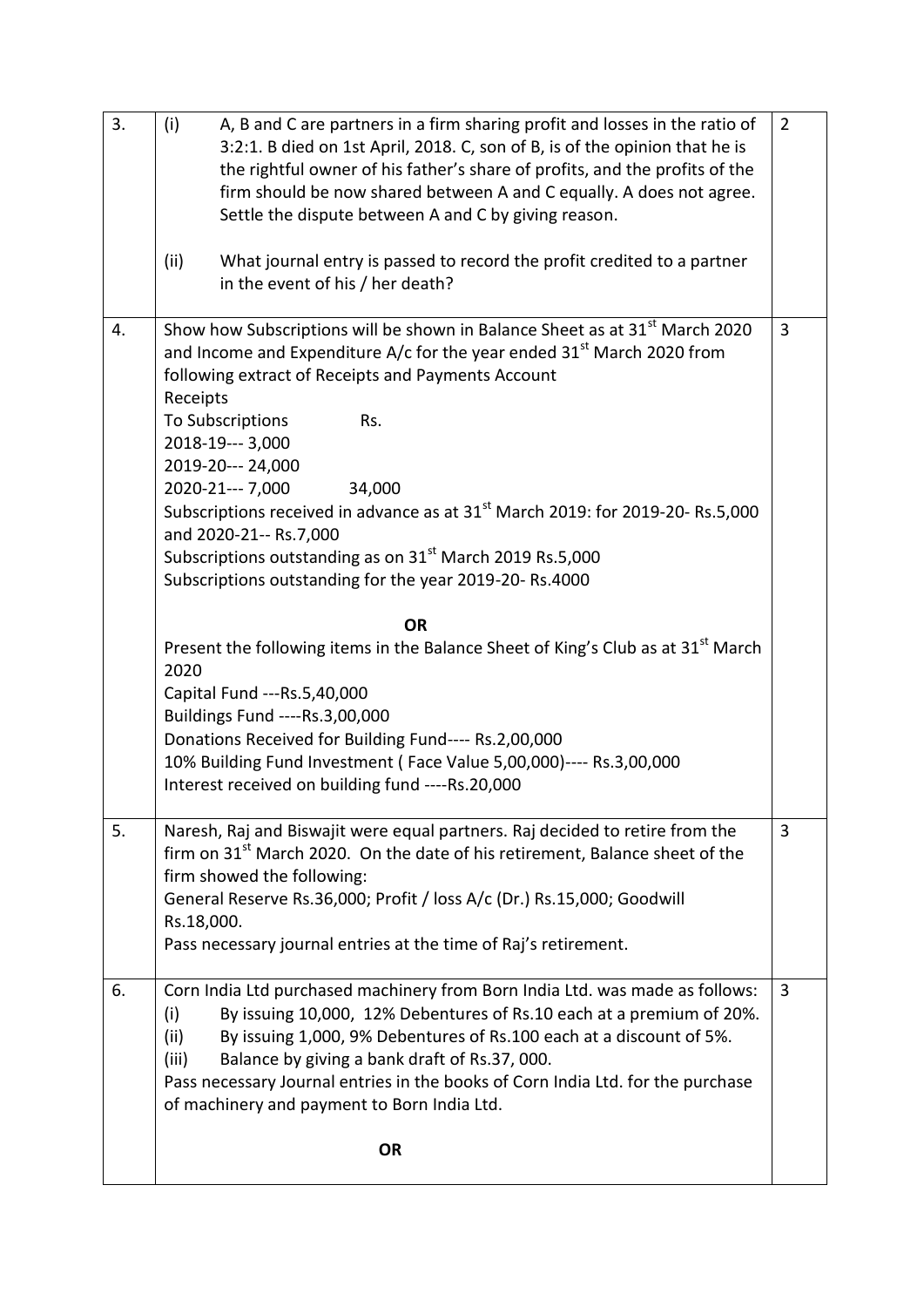| years at a premium of 7%.                                                                                                                                                                                                                                                                                                         |             |                     | discount/Loss on issue of debentures. The debentures are redeemable after 5 |
|-----------------------------------------------------------------------------------------------------------------------------------------------------------------------------------------------------------------------------------------------------------------------------------------------------------------------------------|-------------|---------------------|-----------------------------------------------------------------------------|
| Give the necessary journal entries for the following transactions on dissolution<br>of the firm of C & Trisha on 31 <sup>st</sup> March, 2019 after the various assets (other<br>than cash) and the third party liabilities has been transferred to the Realisation<br>Account. They shared profits & losses in the ratio of 2:1. |             |                     |                                                                             |
| (i) Krisha was to get remuneration of Rs.8,000 for completing the dissolution<br>process. She also agreed to bear all realization expenses. Realization<br>expenses of Rs.8,000 were paid by her from the firm's cash.<br>(ii) Trisha took over furniture at Rs.12,000 & Debtors amounting to Rs.8,000 at                         |             |                     |                                                                             |
| Rs.6,000.                                                                                                                                                                                                                                                                                                                         |             |                     |                                                                             |
| (iii) Creditors of Rs.15,000, accepted Stock of Rs.13,500 at book value.                                                                                                                                                                                                                                                          |             |                     |                                                                             |
| (iv) Bills Payable of Rs.10,000 were discharged at a discount of 5%                                                                                                                                                                                                                                                               |             |                     |                                                                             |
| (v) Loss on realization Rs.9,000                                                                                                                                                                                                                                                                                                  |             |                     |                                                                             |
| (vi) Krisha's husband's loan of Rs.1,20,000 was paid at Rs.1,00,000.                                                                                                                                                                                                                                                              |             |                     |                                                                             |
|                                                                                                                                                                                                                                                                                                                                   |             |                     |                                                                             |
|                                                                                                                                                                                                                                                                                                                                   | <b>OR</b>   |                     |                                                                             |
| Sushma, Gautam and Kanika were partners in a firm sharing profits in the ratio                                                                                                                                                                                                                                                    |             |                     |                                                                             |
| of $5:3:2$ . On $31^{st}$ March, 2018, their Balance Sheet was as follows:                                                                                                                                                                                                                                                        |             |                     |                                                                             |
|                                                                                                                                                                                                                                                                                                                                   |             |                     |                                                                             |
|                                                                                                                                                                                                                                                                                                                                   |             |                     |                                                                             |
| Balance Sheet of Sushma, Gautam and Kanika as at 31st March, 2018                                                                                                                                                                                                                                                                 |             |                     |                                                                             |
| <b>Liabilities</b>                                                                                                                                                                                                                                                                                                                | Amount(Rs.) | Assets              | Amount(Rs.)                                                                 |
|                                                                                                                                                                                                                                                                                                                                   |             | <b>Stock</b>        | 2,40,000                                                                    |
|                                                                                                                                                                                                                                                                                                                                   |             | Debtors             | 1,60,000                                                                    |
| Capital:                                                                                                                                                                                                                                                                                                                          |             |                     |                                                                             |
| Sushma 3,00,000                                                                                                                                                                                                                                                                                                                   |             | <b>Bank Balance</b> |                                                                             |
| Gautam 2,50,000<br>Kanika 3,50,000                                                                                                                                                                                                                                                                                                | 9,00,000    | Investments         | 1,40,000<br>2,00,000                                                        |
|                                                                                                                                                                                                                                                                                                                                   |             | <b>Fixed Assets</b> |                                                                             |
| Employees' Provident<br>Fund                                                                                                                                                                                                                                                                                                      | 60,000      |                     | 3,60,000                                                                    |
| Creditors                                                                                                                                                                                                                                                                                                                         | 40,000      |                     |                                                                             |
| <b>Profit and Loss Account</b>                                                                                                                                                                                                                                                                                                    | 1,00,000    |                     |                                                                             |
|                                                                                                                                                                                                                                                                                                                                   |             |                     |                                                                             |
|                                                                                                                                                                                                                                                                                                                                   | 11,00,000   |                     | 11,00,000                                                                   |
|                                                                                                                                                                                                                                                                                                                                   |             |                     |                                                                             |
|                                                                                                                                                                                                                                                                                                                                   |             |                     |                                                                             |
| On the above date, Sushma retired and it was agreed that:                                                                                                                                                                                                                                                                         |             |                     |                                                                             |
| (i) Fixed Assets will be reduced to Rs.2,90,000.                                                                                                                                                                                                                                                                                  |             |                     |                                                                             |
|                                                                                                                                                                                                                                                                                                                                   |             |                     |                                                                             |
| (ii) A provision of 5% on debtors for bad and doubtful debts will be created.<br>(iii) Stock was to be valued at Rs.2,18,000. Sushma took over the stock at this                                                                                                                                                                  |             |                     |                                                                             |

(v) Gautam and Kanika will share the future profits in the ratio of 2 : 3.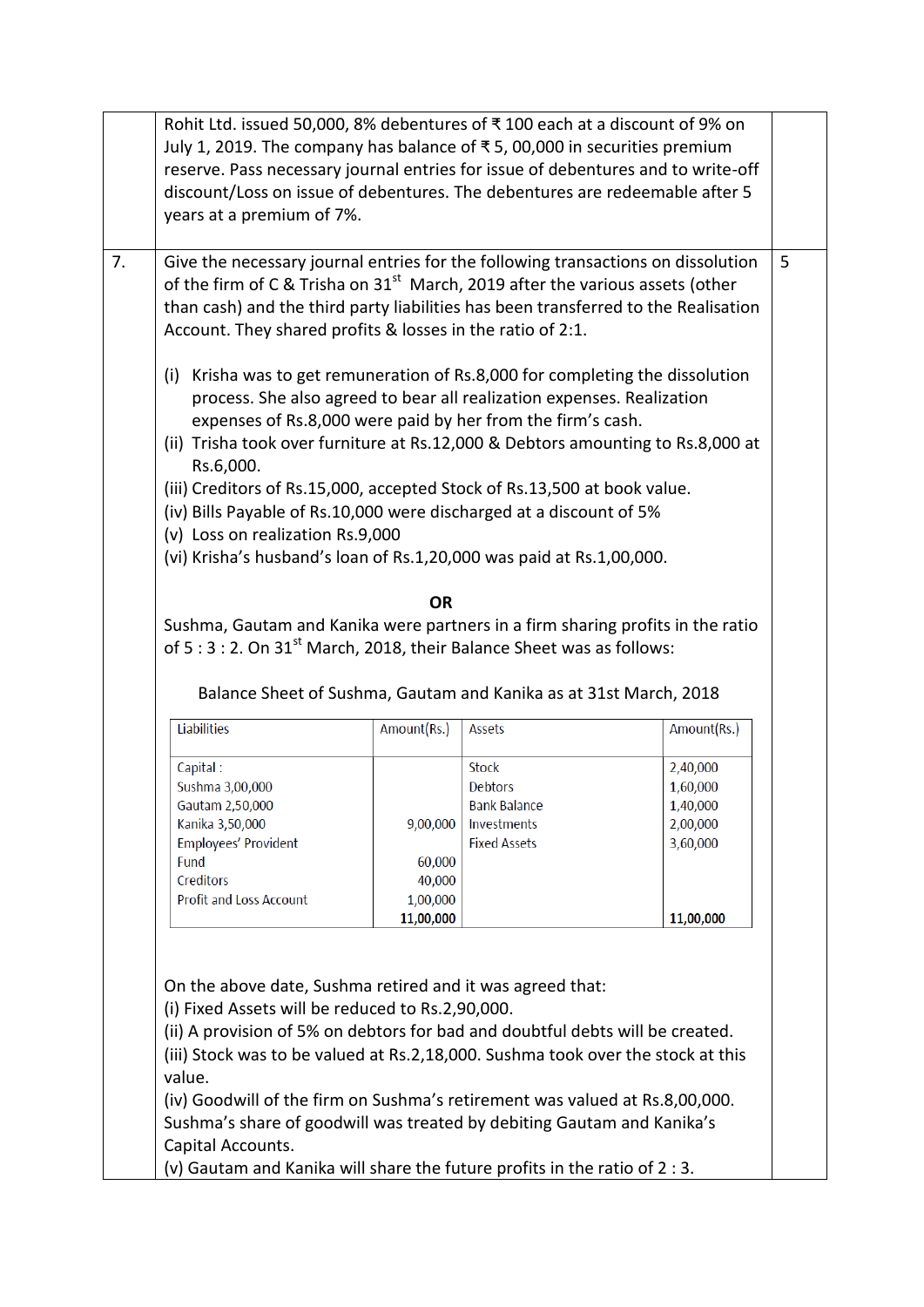| 8.<br>9. | Pass necessary journal entries for the following transactions in books of Apex<br>Company and show presentation in the balance sheet of the company: (ignore<br>writing off loss on issue of debenture entry)<br>a) M Ltd. issued ₹ 5,00,000, 12% Debentures of ₹ 100 each at a premium of<br>10% redeemable at a premium of 5%.<br>Issue of 15,000 12% debentures of ₹100 each as collateral in favour of<br>b)<br>State Bank of India. (Company opted to pass necessary entry for issue of<br>debentures)<br>From the following Receipts and Payments Account of Samara Club, prepare<br>an Income and Expenditure Account for the year ended 31st March, 2020.<br>Receipts and Payments Account of Samara Club for the year ended 31 <sup>st</sup> March, |                                              |                             |          | 5<br>5         |
|----------|--------------------------------------------------------------------------------------------------------------------------------------------------------------------------------------------------------------------------------------------------------------------------------------------------------------------------------------------------------------------------------------------------------------------------------------------------------------------------------------------------------------------------------------------------------------------------------------------------------------------------------------------------------------------------------------------------------------------------------------------------------------|----------------------------------------------|-----------------------------|----------|----------------|
|          | 2020                                                                                                                                                                                                                                                                                                                                                                                                                                                                                                                                                                                                                                                                                                                                                         |                                              |                             |          |                |
|          | <b>Receipts</b>                                                                                                                                                                                                                                                                                                                                                                                                                                                                                                                                                                                                                                                                                                                                              | ₹                                            | <b>Payments</b>             | ₹        |                |
|          | To Balance b/d                                                                                                                                                                                                                                                                                                                                                                                                                                                                                                                                                                                                                                                                                                                                               | 9,000                                        | By Rent                     | 29,000   |                |
|          | To Subscription:                                                                                                                                                                                                                                                                                                                                                                                                                                                                                                                                                                                                                                                                                                                                             |                                              | By Investments              | 20,000   |                |
|          | 2018-19 10,000                                                                                                                                                                                                                                                                                                                                                                                                                                                                                                                                                                                                                                                                                                                                               |                                              | By Honorarium               | 4,000    |                |
|          | 2019-20 52,000                                                                                                                                                                                                                                                                                                                                                                                                                                                                                                                                                                                                                                                                                                                                               |                                              | By Machinery                | 40,000   |                |
|          | 2020-21 14,000                                                                                                                                                                                                                                                                                                                                                                                                                                                                                                                                                                                                                                                                                                                                               |                                              | (Purchased on<br>1.12.2019) |          |                |
|          |                                                                                                                                                                                                                                                                                                                                                                                                                                                                                                                                                                                                                                                                                                                                                              | 66,000                                       | By Balance c/d              | 14,600   |                |
|          | To Sale of old furniture (Book value                                                                                                                                                                                                                                                                                                                                                                                                                                                                                                                                                                                                                                                                                                                         |                                              |                             |          |                |
|          | of 3,000                                                                                                                                                                                                                                                                                                                                                                                                                                                                                                                                                                                                                                                                                                                                                     | 3,600                                        |                             |          |                |
|          | To Government Grants                                                                                                                                                                                                                                                                                                                                                                                                                                                                                                                                                                                                                                                                                                                                         | 25,000                                       |                             |          |                |
|          | To Interest on Investments                                                                                                                                                                                                                                                                                                                                                                                                                                                                                                                                                                                                                                                                                                                                   | 4,000                                        |                             |          |                |
|          |                                                                                                                                                                                                                                                                                                                                                                                                                                                                                                                                                                                                                                                                                                                                                              | 1,07,600                                     |                             | 1,07,600 |                |
|          | Additional information:<br>(i) The club had 60 members, each paying an annual subscription of $\overline{\tau}1,000$ .<br>Subscription of ₹5,000 was still in arrears for the year 2018-19.<br>(ii) On 31st March, 2020 prepaid rent was ₹4,000.<br>(iii)Interest was accrued on investments amounting to₹1,000.<br>(iv)The Club had machinery amounting to₹80,000 on 1 <sup>st</sup> April,2019. Depreciate<br>machinery @ 10% p.a                                                                                                                                                                                                                                                                                                                          |                                              |                             |          |                |
|          |                                                                                                                                                                                                                                                                                                                                                                                                                                                                                                                                                                                                                                                                                                                                                              | Part-B<br>(Analysis of Financial Statements) |                             |          |                |
| 10.      | Mutual Fund Company receives a dividend of 50 lakhs on its<br>(i)                                                                                                                                                                                                                                                                                                                                                                                                                                                                                                                                                                                                                                                                                            |                                              |                             |          | $\overline{2}$ |
|          | investments in other company's shares. It a cash flow from                                                                                                                                                                                                                                                                                                                                                                                                                                                                                                                                                                                                                                                                                                   |                                              |                             |          |                |
|          | activity for the company. (Operating / Investing / Financing)                                                                                                                                                                                                                                                                                                                                                                                                                                                                                                                                                                                                                                                                                                |                                              |                             |          |                |
|          | Which of the following is not a part of Cash and Cash Equivalents?<br>(ii)<br>Calls in advance<br>a)<br><b>Marketable Securities</b><br>b)<br>Cheques in hand<br>c)<br>Cash Credit<br>d)                                                                                                                                                                                                                                                                                                                                                                                                                                                                                                                                                                     |                                              |                             |          |                |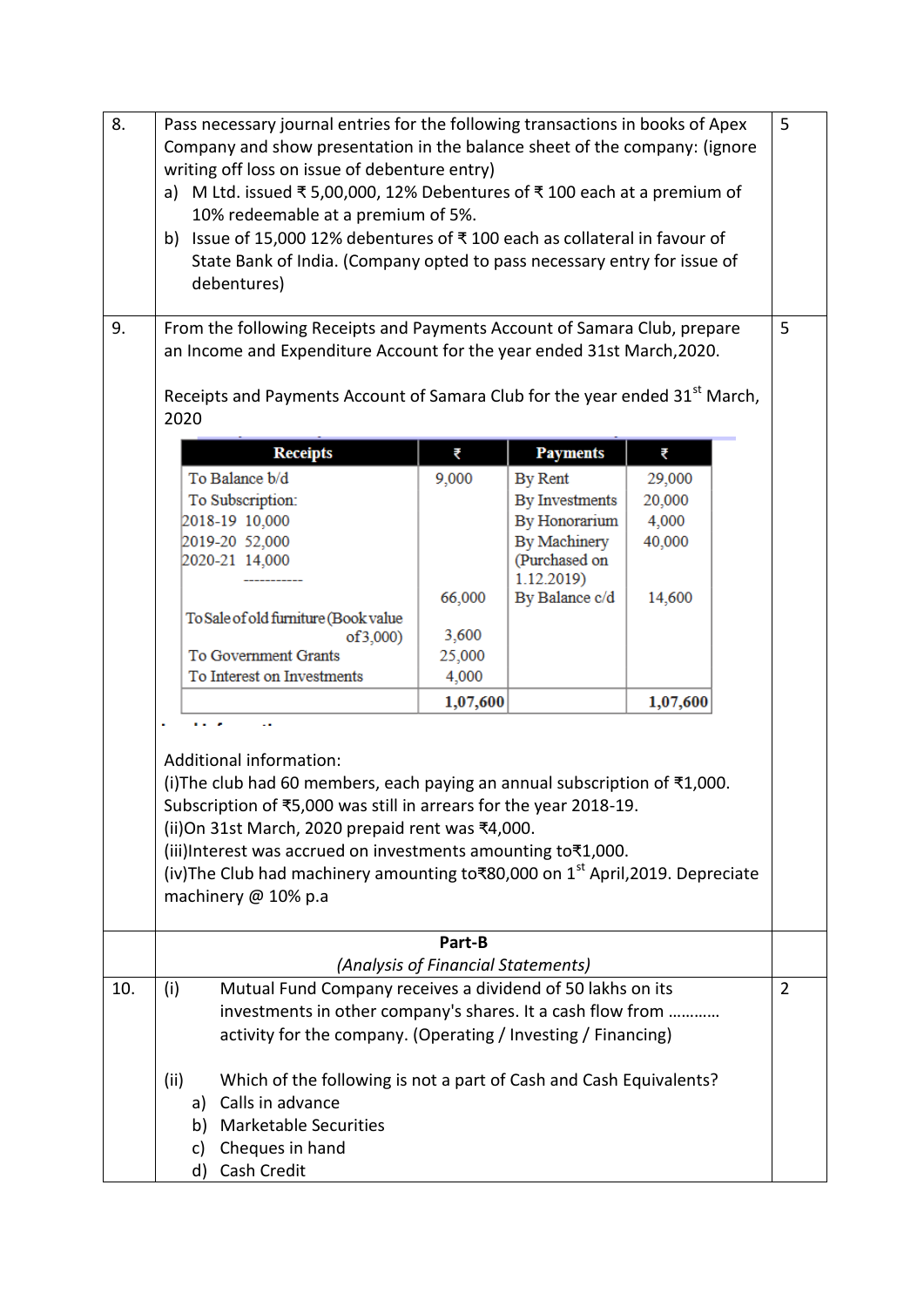11. Prepare a comparative statement of profit and loss from the following information:

| <b>Particulars</b>        | <b>31st March 2015</b>        | <b>31st March 2014</b>        |
|---------------------------|-------------------------------|-------------------------------|
|                           | Rs                            | Rs                            |
| Revenue from operations   | 200% of raw material consumed | 175 % of raw material         |
| Cost of material consumed | 5,00,000                      | 3,00,000                      |
| Other expenses            | 5% of revenue from operations | 5% of revenue from operations |
| Rate of Income tax        | 50% of net profit before tax  | 50% of net profit before tax  |

**OR** 

From the following Balance Sheet of Force Ltd, prepare a Common-size Balance Sheet:

| <b>Particulars</b>                                                             | Note | 31st March | 31st March    |
|--------------------------------------------------------------------------------|------|------------|---------------|
|                                                                                | No.  | 2019 (Rs.) | 2018<br>(Rs.) |
| <b>I. EQUITY AND LIABILITIES</b>                                               |      |            |               |
| 1. Shareholder's Funds:                                                        |      |            |               |
| (a) Share Capital                                                              |      | 2,00,000   | 1,50,000      |
| (b) Reserve and surplus<br>2. Current Liabilities:                             |      | 1,00,000   | 1,25,000      |
| (a) Trade Payables                                                             |      |            |               |
|                                                                                |      | 50,000     | 25,000        |
|                                                                                |      | 3,50,000   | 3,00,000      |
|                                                                                |      |            |               |
| <b>II. ASSETS</b>                                                              |      |            |               |
| 1. Non-Current Assets:                                                         |      |            |               |
| (a) Fixed Assets:<br>(i) Tangible Assets                                       |      |            |               |
| (ii) Intangible Assets                                                         |      | 87,500     | 99,000        |
| 2. Current Assets:                                                             |      | 35,000     | 30,000        |
| (a) Inventory<br>(b) Cash and Cash Equivalents                                 |      |            |               |
| (c) Other Current Assets                                                       |      | 52,500     | 60,000        |
|                                                                                |      | 42,000     | 36,000        |
|                                                                                |      | 1,33,000   | 75,000        |
|                                                                                |      | 3,50,000   | 3,00,000      |
|                                                                                |      |            |               |
| From the following Balance Sheet of Axe Ltd. as at 31st March, 2019, prepare a |      |            |               |
| Cash Flow Statement.                                                           |      |            |               |

3